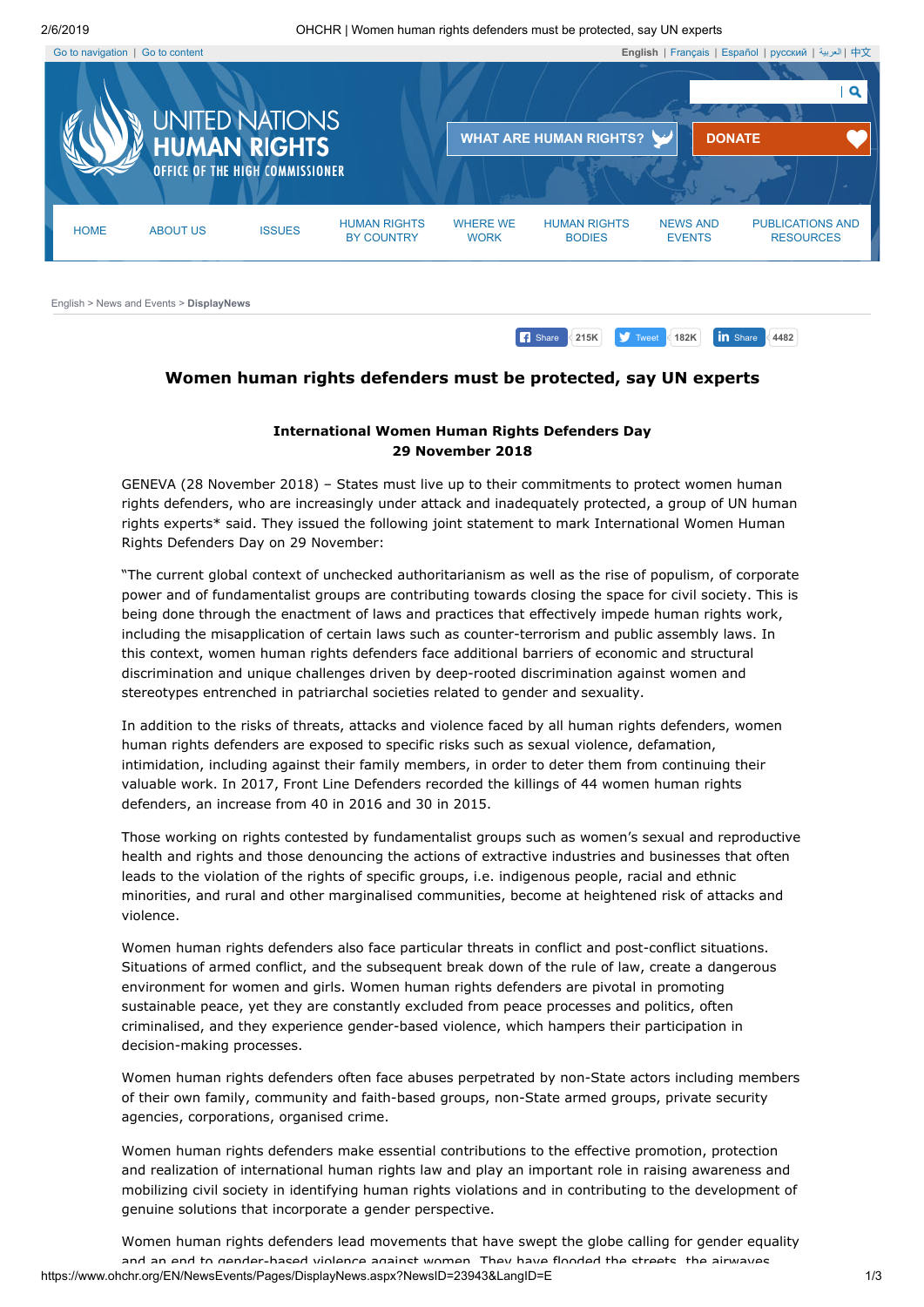## 2/6/2019 OHCHR | Women human rights defenders must be protected, say UN experts

and an end to gender based violence against women. They have flooded the streets, the airwaves, and the internet with their energy and their testimonials, bringing to light truths that are too often buried in darkness.

They are making immeasurable contributions to the advancement of human rights all over the world. They are raising their voices, frequently at great personal risk, to stand up for human rights and justice for all. Often these women are at the forefront of challenging social and cultural norms that limit women's human rights. They take stands that are necessary to progress but unpopular, taking on the most powerful and providing support for the most vulnerable.

As United Nations human rights experts, we condemn all attacks on women human rights defenders. We are particularly concerned regarding those who have suffered reprisals for their efforts to work with the United Nations and regional bodies. Participation in the work of the international human rights system is in itself a right and must never be met with intimidation or attacks."

On this day of celebration of the crucial work of women human rights defenders, we call on States to fulfil their commitment to enable that work, proclaimed almost 20 years ago in the Declaration on Human Rights Defenders and reaffirmed five years ago in General Assembly resolution 68/181 on protecting women human rights defenders. In order to put an end to all attacks on women human rights defenders, we call for:

- 1. public recognition, by the highest State authorities, of the importance and legitimacy of the work of women human rights defenders, and a commitment that no violence or threats against them will be tolerated;
- 2. repeal of any State legislation or elimination of any measures intended to penalize or obstruct the work of defenders;
- 3. strengthening of State institutions responsible for safeguarding the work of defenders;
- 4. investigating and punishing any form of violence or threat against defenders, including in relation to reprisals for engaging with the United Nations System, and;
- 5. due diligence of States in protecting women human rights defenders that are threatened by nonstate actors.

But most of all, we express our gratitude and admiration for the actions of these women, for their courage, strength, dedication, effectiveness and relentless fight for human rights."

## ENDS

*(\*) UN experts:The UN Committee on the Elimination of [Discrimination](https://www.ohchr.org/en/hrbodies/cedaw/pages/cedawindex.aspx) against Women; Ms. Agnes Callemard, Special Rapporteur on [extrajudicial,](http://www.ohchr.org/EN/Issues/Executions/Pages/SRExecutionsIndex.aspx) summary or arbitrary executions; Mr. Michel Forst, Special [Rapporteur](http://www.ohchr.org/EN/Issues/SRHRDefenders/Pages/SRHRDefendersIndex.aspx) on the situation of human rights defenders; Ms. Dubravka Šimonovic, Special Rapporteur on violence against women, its causes and consequences; [Ms. Elizabeth Broderick, M](http://www.ohchr.org/EN/Issues/Women/SRWomen/Pages/SRWomenIndex.aspx)s. Alda Facio, Ms. Ivana Radačić (Chair), Ms. Meskerem Geset Techane (Vice Chair), Ms. Melissa Upreti, Working Group on the issue of [discrimination](https://www.ohchr.org/EN/Issues/Women/WGWomen/Pages/WGWomenIndex.aspx) against women in law and in practice*

*The Special Rapporteurs, Independent Experts and Working Groups are part of what is known as the Special [Procedures](https://www.ohchr.org/EN/HRBodies/SP/CountriesMandates/PS/Pages/SRPalestine.aspx) of the Human Rights Council. Special Procedures, the largest body of independent experts in the UN Human Rights system, is the general name of the Council's independent fact-finding and monitoring mechanisms that address either specific country situations or thematic issues in all parts of the world. Special Procedures experts work on a voluntary basis; they are not UN staff and do not receive a salary for their work. They are independent from any government or organisation and serve in their individual capacity.*

*The Committee on the Elimination of [Discrimination](https://www.ohchr.org/en/hrbodies/cedaw/pages/cedawindex.aspx) against Women monitors States parties' adherence to the Convention on the Elimination of All Forms of [Discrimination](https://www.ohchr.org/EN/ProfessionalInterest/Pages/CEDAW.aspx) against Women, which to date has [189](https://treaties.un.org/Pages/ViewDetails.aspx?src=TREATY&mtdsg_no=IV-8&chapter=4&clang=_en) States parties. The Committee is made up of 23 members who are independent human rights experts drawn from around the world, who serve in their personal capacity and not as representatives of States parties. The Committee's concluding observations are an independent assessment of States' compliance with their human rights obligations under the treaty.*

*For more information and media requests, please contact: Ms Hannah Wu (+ 41 22 917 9152 / [hwu@ohchr.org](mailto:hwu@ohchr.org)) or Ms. Bernadette Arditi (+41 22 917 [9159/barditi@ohchr.org](mailto:9159/barditi@ohchr.org))*

*For media inquiries related to other UN independent experts please contact: Mr. Jeremy Laurence, UN Human Rights – Media Unit (+41 22 917 9383 / [jlaurence@ohchr.org](mailto:jlaurence@ohchr.org))*